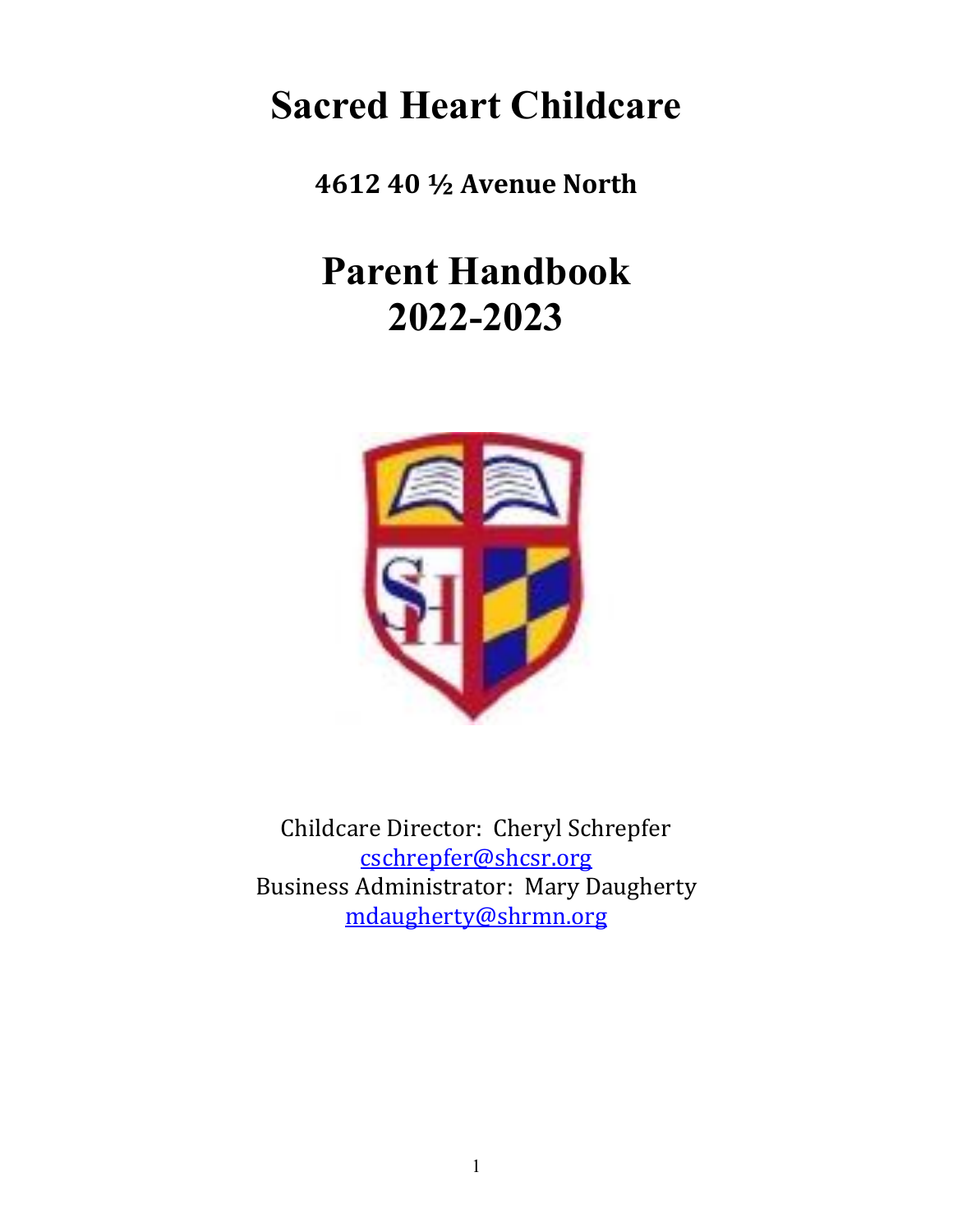#### **I. Information for Parents**

#### **Days and Hours of Operation**

Age Group: 24 mos. - School Age Monday - Friday 7:00 AM -6:00 PM.

Sacred Heart Childcare will be closed the following days for the 2022-2023 Fiscal year: **July 4-5**, **September 5, November 24-25, December 26, January 2, January 16, February 20, April 7, April 10 and May 29.**

#### **Educational Methods**

Sacred Heart Childcare offers a child centered, activity-based program. It provides a stimulating, structured program geared to the children's ages and development, and offers the children opportunities to explore, manipulate, experiment with things and interact with people. Children at Sacred Heart Childcare are supervised at all times!

#### **Curriculum Being Used**

123 Learn Curriculum was developed by Jean Lang, a child care provider since 1985, in St. Paul, Minnesota.

When your provider is using 123 Learn Curriculum, you can be confident in knowing they are knowledgeable on how each activity is best suited to your child's growth and development and the positive impact it will have. 123 Learn Curriculum also understands the areas of child development and incorporates the Minnesota's Early Childhood Indicators of Progress into lesson plans. (ECIPs). Letting providers know what domains are being touched on when doing each activity listed under infant, toddler and preschool daily plans. Children learn best by repetition. Repetition is an essential key to the physical development of a child's brain. The more something is repeated the more likely children are to remember it. Repetition in a variety of forms also increases the likelihood of reaching children with different learning styles and provides a more comprehensive understanding of concepts. 123 Learn Curriculum provides this opportunity through a variety of fun and exciting themes Each carefully selected subject incorporates a letter, color, number, shape, and activity. Allowing each child individual hands-on opportunities for making learning fun, and exciting. Each day is a fun, learning adventure for your child and 123 Learn Curriculum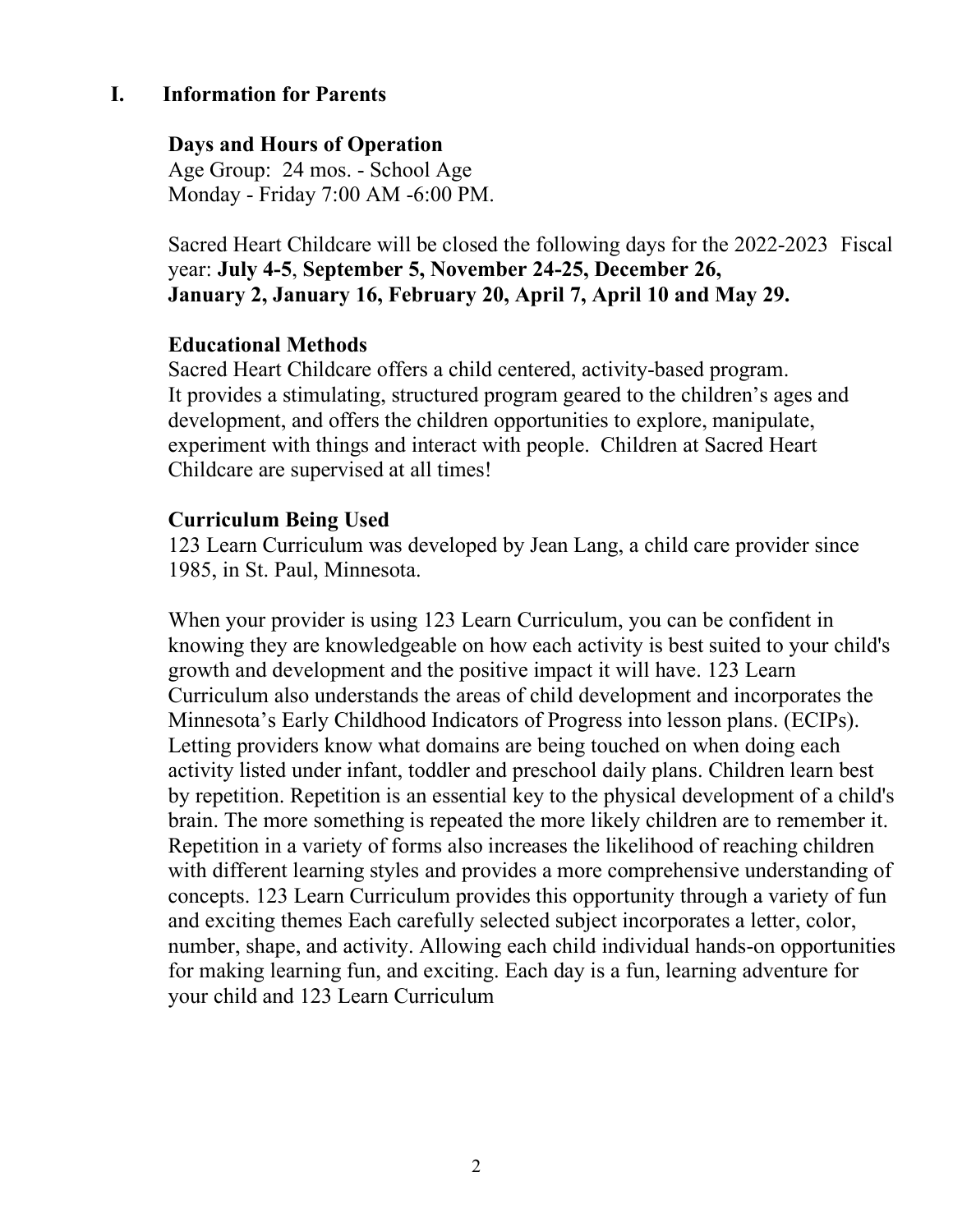#### **Statement of Philosophy**

Sacred Heart Childcare provides a Christian environment in which the spiritual, educational and social needs of children can be met.

We offer a structured program within a caring, loving atmosphere that allows children to grow, to experience new things, and to feel secure and capable in God's world.

Our goals for the children are to develop small and large muscle skills, to encourage creativity and decision making skills, to enjoy group interaction, to foster social development with peers and adults, and to develop language.

## **Standards**

The childcare staff is qualified, meeting all state requirements. Sacred Heart's Childcare facility accepts children between the ages of 24 mos. - school age. If your child has special needs, please contact the director prior to the first day of childcare.

## **Admissions**

It is the policy of Sacred Heart Childcare to comply with state and federal laws prohibiting discrimination.

Preference is given to year-round, full time students based on licensing requirements through Hennepin County.

- Numbers and ages of the children currently at the Pre K house. We are licensed for 10 children under school age.
- Numbers of children that transition to kindergarten in fall to open up possible spots for new children.

# **Admission to Sacred Heart Childcare is based on the following:**

- Children presently enrolled year round (12 mos.) in Sacred Heart Childcare will have top priority for registration each year.
- Children presently enrolled part time in Sacred Heart Childcare will have top priority for registration each year, based on full time registration beginning in summer.
- New children who are siblings of students in the childcare/school.
- New children who previously had brothers and sisters in the childcare.
- New children who are members of the Church of the Sacred Heart.
- Children who are children of school alumni.
- Children who are members of parishes that support the school.
- Children who are members of a neighboring parish.
- Children who are non-parishioners.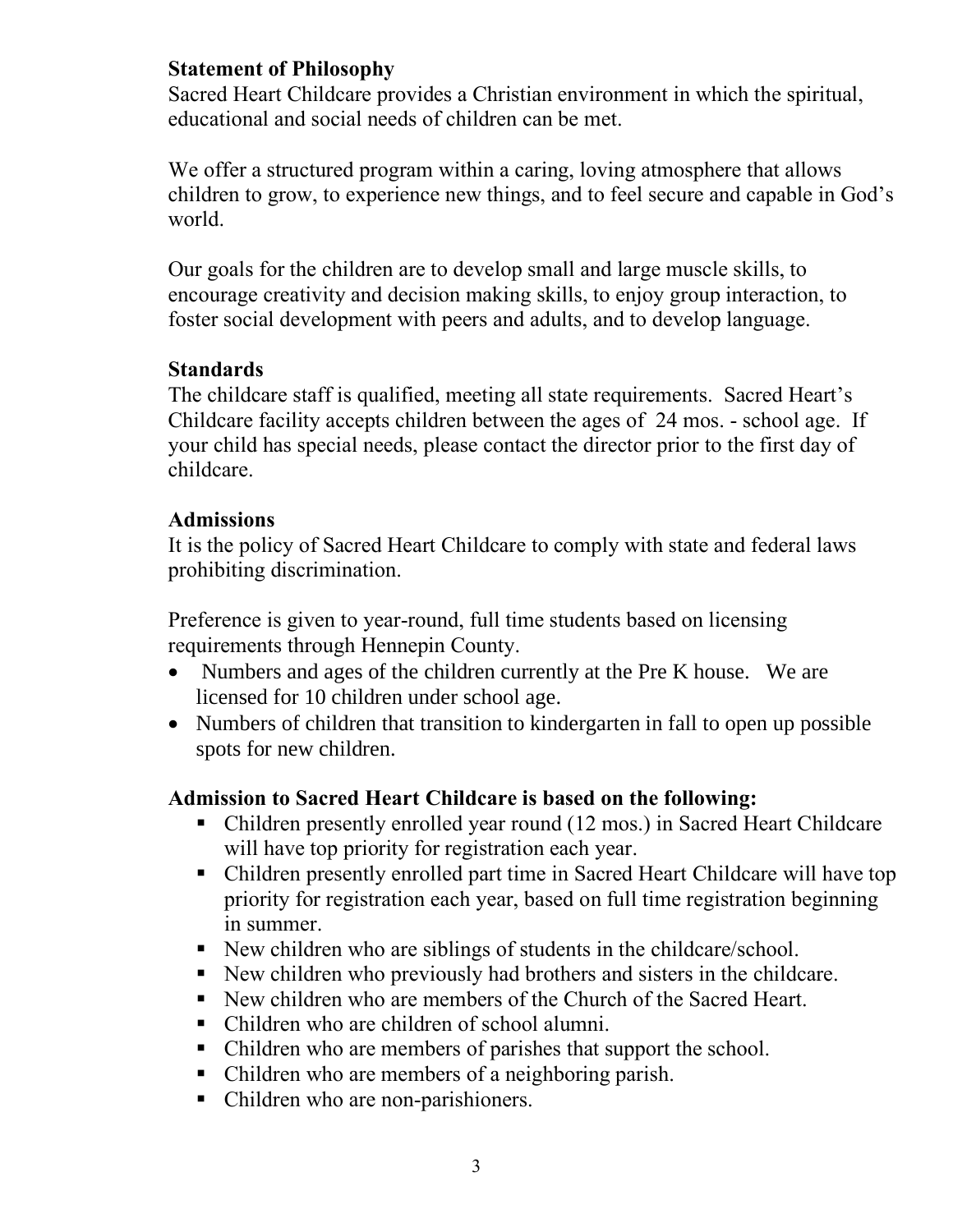Sacred Heart may refuse entrance or dismiss any child if there is evidence that the child's participation in the program could cause physical or psychological harm to the child or the other children.

**The childcare does not discriminate in admissions or dismissals of children, parents or staff on the basis of race, color, age, religion, sex, nation origin or handicap.**

#### **Provider Expulsion of Services**

When the provider determines that it is in the best interest of a child to expel the child care, the provider will provide the parents with a written 2 week notice and a final statement of monies due. **The provider reserves the right to give written notice of immediate expulsion where there are extreme circumstances that affect the well-being of the provider or other children in attendance or non-payment of care.**

# **BEHAVIOR GUIDANCE**

Our childcare has developmentally appropriate rules and expectations that are clearly communicated to the children, staff and parents. The staff, through positive, non-threatening teaching techniques and by modeling appropriate behaviors and problem solving techniques will work toward increasing the children's self-respect and respect for others. Children will be taught how to use acceptable alternatives to problem behavior in order to reduce conflict.

For a child not cooperating in a group listening situation, the child is seated by a teacher and is reminded of acceptable behavior.

Separation from the group for a period of time-out is the next tactic used for a child who continually demonstrates unacceptable behavior. This separation is in visible view and not punishment, but rather a time when the child may calm down, remember what behavior the teacher is asking for, and decide for himself/herself when he/she is ready to rejoin the group with appropriate behavior.

**In order to have a good childcare environment, some rules are necessary. The staff is consistent in seeing that they are followed so children realize their importance. If inappropriate behavior occurs, we will provide immediate and directly related consequences for that child's behavior. If persistent behavior continues, staff and parents will write a behavior plan to improve behavior.**

The following are methods of behavior guidance used by staff must be constructive, positive and suited to the age of the child:

- a.) Positive role modeling of expected behavior by the staff.
- b.) Talking to the child on a one-to-one basis.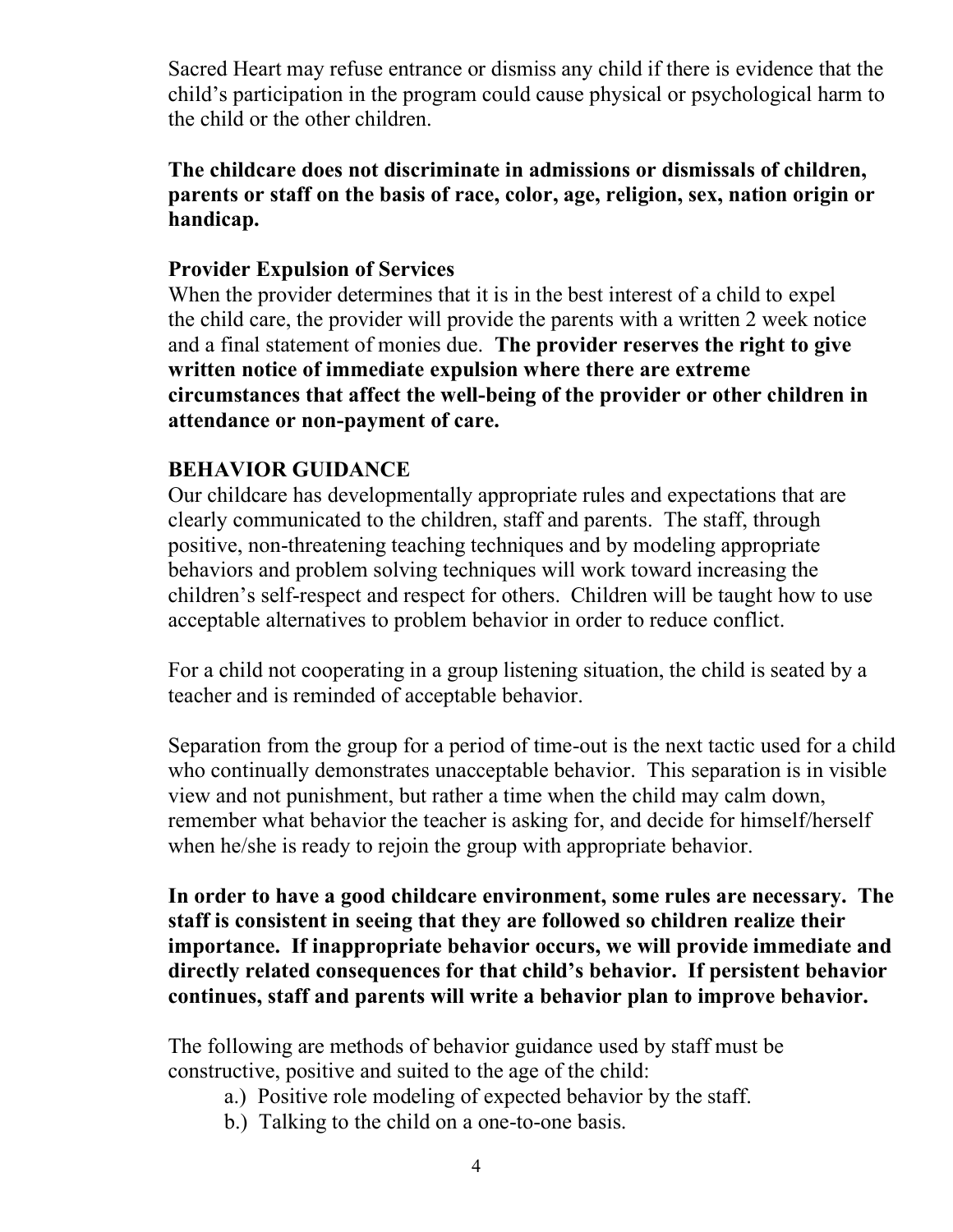c.) Redirection – assisting the child to play with an activity in a different area of the room.

d.) Assisting children to find words to express their wants and feelings about a situation.

e.) Helping children to cooperatively solve a problem by asking them how they think it should be handled.

f.) Protection of all children and staff is a must. If a child's behavior threatens the wellbeing of the child, other children and/or staff in the class, the child will be removed from the group temporarily. In extreme situations parents will be called to pick up their child for the safety of the child, other children and staff.

g.) Immediate and direct consequences will be given.

# **Separation from the group will ONLY occur if the above has taken place.**

Guidelines for Separation:

a.) The child will remain in an unenclosed area of the room and within the sight and sound of the staff.

b.) The child will return to the group as soon as the behavior that precipitated the separation abates or stops.

## **Unacceptable Behavior:**

Expectations of the children will be developmentally appropriate for the age of the children. The staff shall set consistent rules and limits within the childcare.

All following actions by or at the direction of a staff person are prohibited:

a.) Subjection of a child to corporal punishment, which includes, but is not limited to, rough handling, shoving, hair pulling, ear pulling, shaking, slapping, kicking, biting, pinching, hitting and spanking.

b.) Subjection of a child to emotional abuse, which includes, but is not limited to name calling, ostracism, shaming, making derogatory remarks about the child, or humiliating or frightening the child.

- c.) Separation of a child from the group except as stated in this policy.
- d.) Punishment for lapses in toilet habits.

e.) Withholding food, light, warmth, clothing or medical care as punishment or unacceptable behavior.

f.) The use of physical restraint other than to physically hold a child when containment is necessary to protect a child or others from harm.

g.) The use of mechanical restraints.

Acceptable forms of touch by staff members:

a.) Nurturing Touches (spontaneous), hugging, holding on lap, rubbing and patting backs, rocking.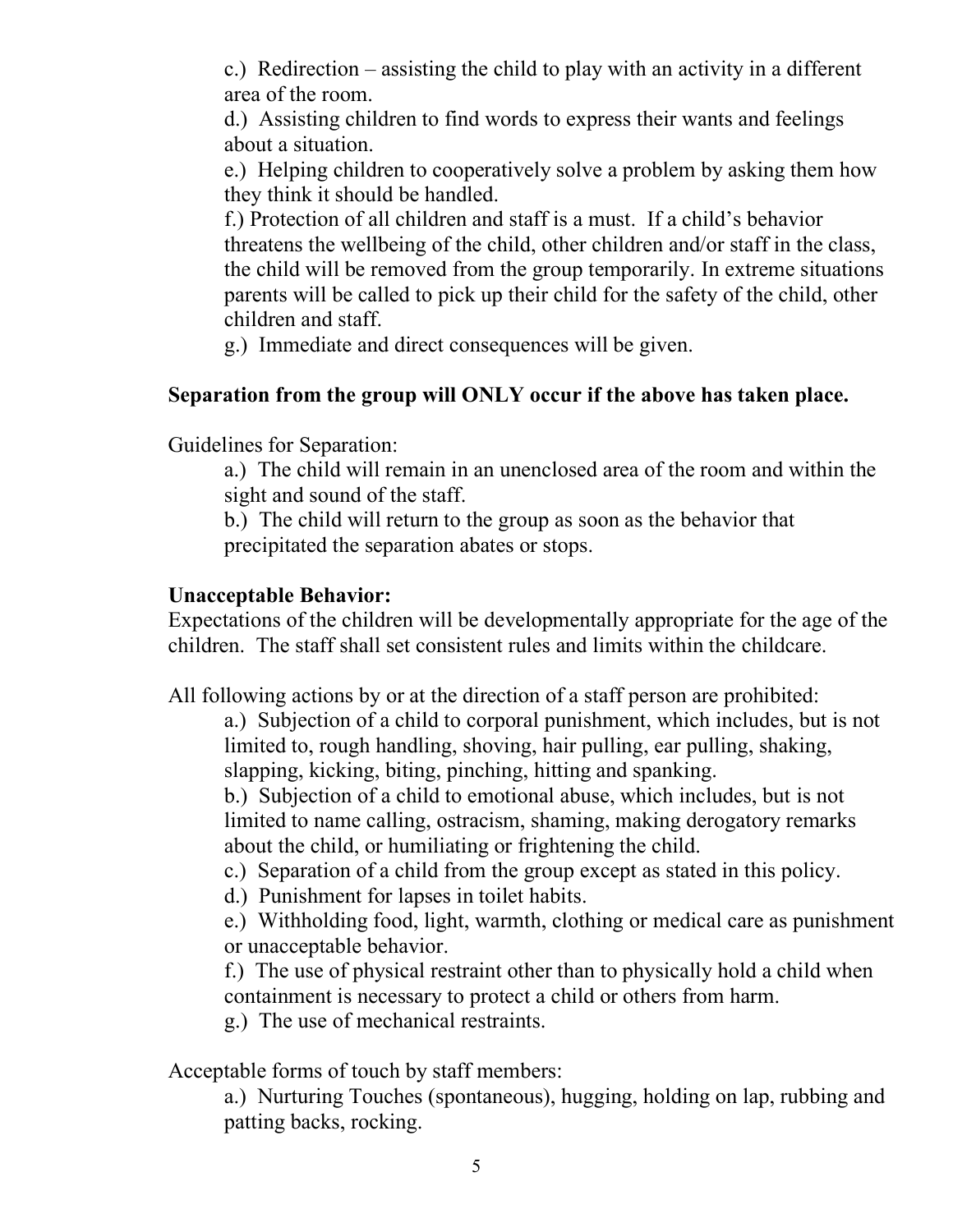b.) Comforting Touches: All of the touches listed above and holding or carrying in arms, kissing (i.e. kissing an injured finger, head, etc.) c.) Touching for restraint: To protect the child and others from injury, to facilitate separation from the parent at arrival, holding tightly in arms, carrying in arms, rubbing backs.

Unacceptable touches as stated by the State of Minnesota:

a.) Intentional touch of intimate parts which refers to the genital area or groin.

b.) Corporal punishment, including but not limited to, rough handling, shoving, hair pulling, ear pulling, shaking, slapping, kicking, biting, pinching, hitting, and spanking.

When appropriate, staff will meet with the child's parents to develop a plan to address the behavior.

# **Health/Immunizations/Safety**

Your child's health is a matter of major importance to us.

Your child's immunization record must be submitted to the childcare director at the time of enrollment.

A child enrolled with allergies an Allergy Information Form must be submitted at time of enrollment.

# **Illness/Injury**

If a child becomes ill or is injured at childcare, parents will be notified immediately. If parents cannot be reached, the person(s) designated with emergency numbers on the admission form will be contacted. The child will be isolated with a staff person while waiting for parents or caregivers to arrive.

For the safety and wellbeing of your child, as well as the other children and staff members, please do NOT send your child to childcare when he/she is not feeling well. Please notify the childcare when your child will be absent from the childcare due to illness (or for any other reasons).

Furthermore, the childcare will not knowingly accept a child: (a) with a temperature of or exceeding 100 degrees, (b) who is displaying symptoms of physical illness (vomiting, diarrhea, etc.), (c) with a rash of unknown origin, (d) who has contagious conjunctivitis, (e) who has unexplained lethargy, (f) who has significant respiratory distress (excessive coughing, excessive nasal discharge, etc.), (g) who cannot participate in all program activities, including outdoor play, with reasonable comfort.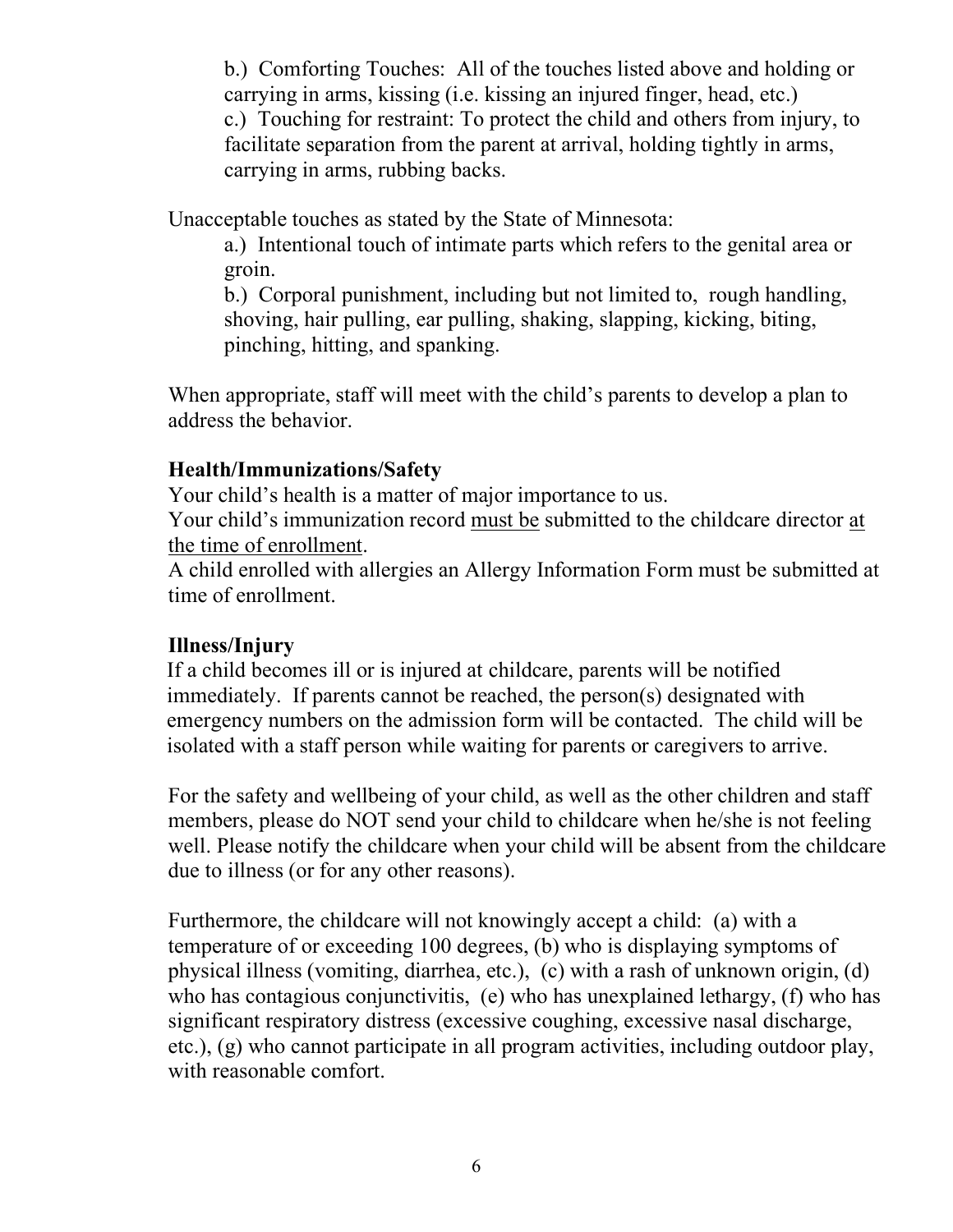The child may return to the childcare 24 hours after a temperature has returned to normal, 24 hours after the child is no longer vomiting or diarrhea, or 24-28 hours, depending upon the illness after the first dose of an antibiotic.

If your child appears ill upon arrival, staff may refuse to accept the child for the day.

If the child has symptoms of a possible communicable disease, please notify the childcare at once. Parents must report within 24 hours to the childcare when their child is diagnosed by the child's doctor as having a contagious disease or a communicable disease including chicken pox, cough, head lice, impetigo, measles, three day measles, mumps, pink eye (conjunctivitis) or strep infection. The childcare will notify parents the same day it is notified with this information.

If there are any communicable diseases in the childcare, we will notify family's information the same day the childcare is notified.

# **Medical Emergencies**

If a medical emergency arises, we will first contact the parents, then the emergency numbers provided by the parents. A trained staff person will administer first aid as indicated. 911 will be called. Parent permission is not needed for staff to call 911.

## **Medication**

Medications will be administered by childcare staff if necessary. All parents must sign the permission statement in the registration materials to authorize this.

Medications will not be *routinely* administered by the childcare staff. However, exceptions will be made for emergency purposes (food allergies, asthma) in consultation with parents and physician. **If medications are given, a doctor note and original medicine bottle is required**.

# **Clothing**

Children are encouraged to wear comfortable clothing appropriate for the weather. Children will play outside on a daily basis as required by licensing. Winter air temperatures of 15 degrees and above.

# **Picture Approval**

All parents of childcare children will be given a Picture Approval Form to sign when their child is enrolled. Should we be asked to participate in any research study, experimental procedure or public relations activity involving a child, a separate permission slip will be obtained for each occasion.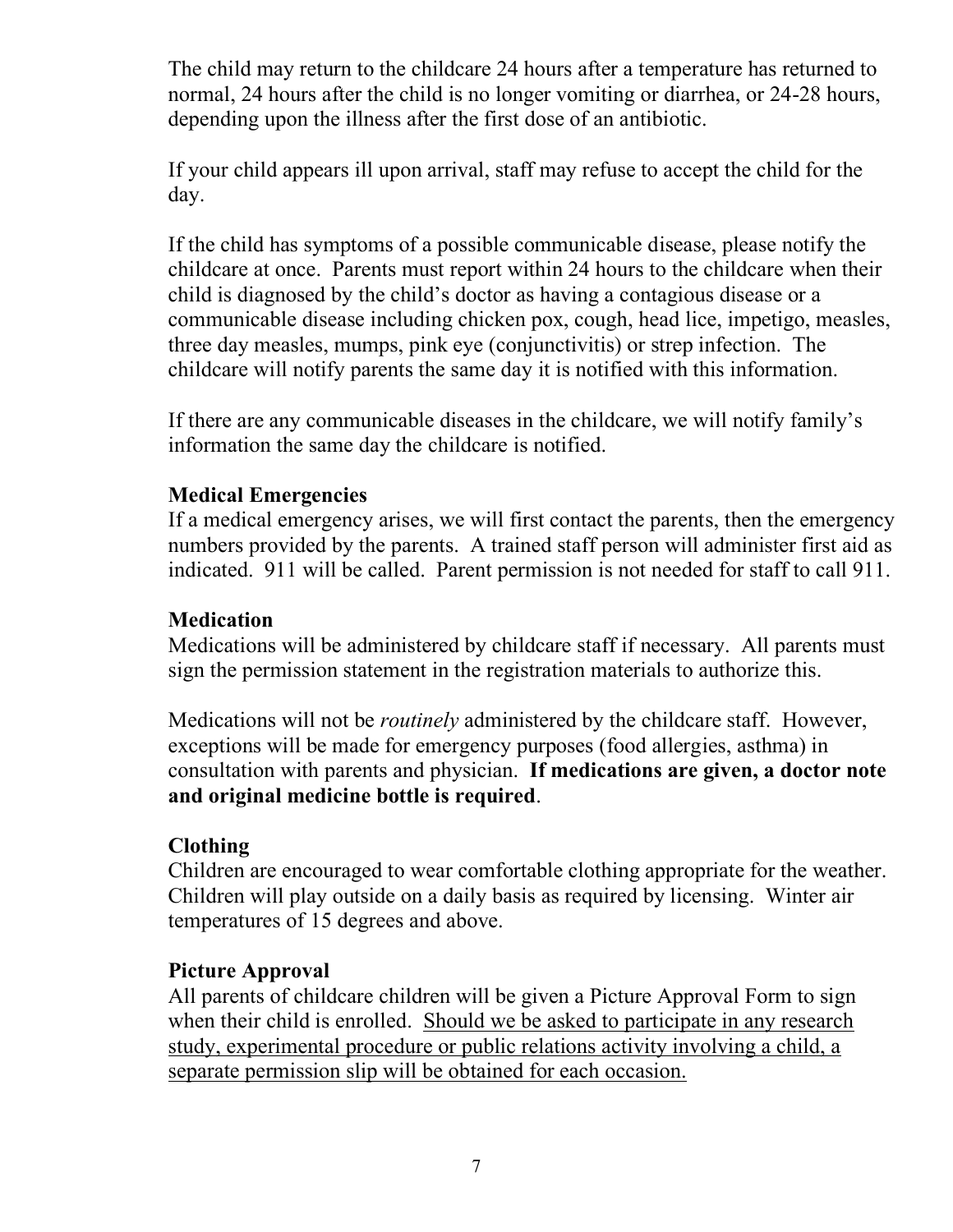# **Nutrition**

Nutrition is basic to health. Eating habits and attitudes toward food are formed in the early years. Snack is served daily, and will meet USDA requirements. The childcare will follow all special diet restrictions as prescribed by a health care source. Food for special diets must be brought from home.

Breakfast will be served from 830 AM – 9 AM. A snack is offered in the afternoon. The staff should be given information about food allergies or other special dietary concerns for the child. If the child needs rigid dietary supervision, food must be supplied by the parent. A food plan must be provided and shared with the director. The weekly lunch menu will be posted in the childcare each week.

It is permissible to bring a snack for your child's birthday or other special party. Please let staff know when you are planning to do this.

## **Potty -Training**

It can be very difficult to train children to use the bathroom. We only start when the time is right and when you are ready. It takes teamwork between parents and staff to accomplish this mission so we recommend that you follow through with the schedule that you provide us when your child is ready. Potty -training is catered to each child's needs. We will not be using the toilet until you say so. Potty -training material is available for parents to check out through the childcare as an aid if needed.

#### Is it time:

Potty- training success hinges on physical and emotional readiness, not a specific age. Many kids show interest in potty-training by age 2, but others might not be ready until age  $2\frac{1}{2}$  or even older – and there's not rush. If you start potty-training too early, it might take longer to train your child.

Is your child ready? Ask yourself these questions:

- Does your child seem interested in the potty chair or toilet, or in wearing underwear?
- Can your child understand and follow basic directions?
- Does your child tell you through words, facial expressions or posture when he or she needs to go?
- Does your child stay dry for periods of two hours or longer during the day?
- Does your child complain about wet or dirty diapers?
- Can your child pull down his or her pants and pull them up again?
- Can your child sit on and rise from a potty chair?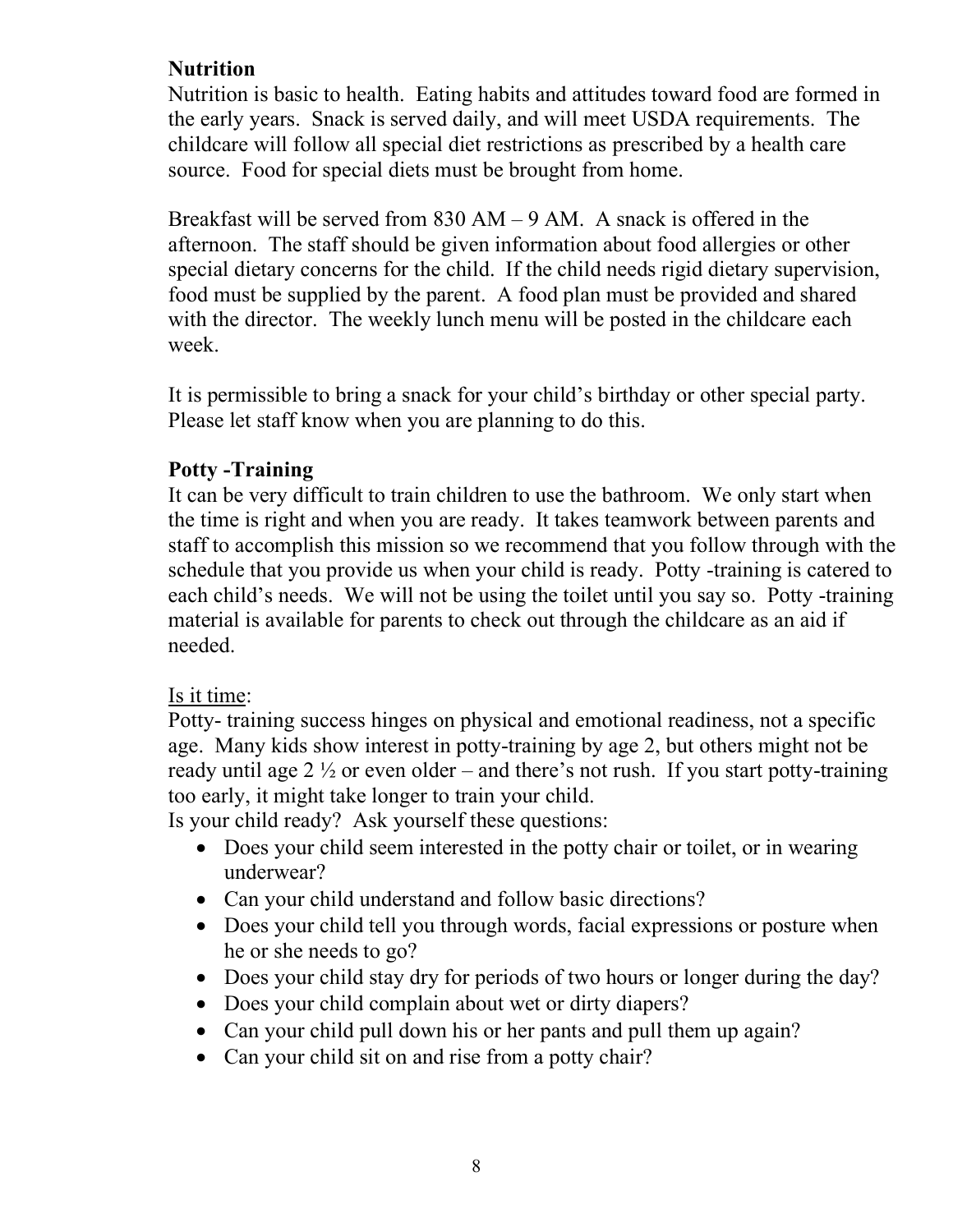If you answered mostly yes, your child might be ready for potty-training. If you answered no, you might want to wait. A child who opposes potty-training today might be open to the idea in a few months.

Potty –training includes the child being able to recognize that they need to go, being able to pull their clothing up and down ) once your child is wearing training pants or regular underwear, avoid overalls, belts, leotards or other items that hinder undressing).

Help your child understand how to talk about the bathroom using simple, correct terms. You might dump the contents of dirty diapers into the potty chair/toilet to show its purpose.

Teach to wipe. When it is time to flush, let your child do the honors. Make sure your child washes his or her hands afterward.

If your child resist using the potty chair or toilet or isn't getting the hang of it within a few weeks, take a break. Chances are he or she isn't ready yet. Try again in a few months.

## **Nap/Rest Time**

Nap and rest policies are consistent with the developmental age of the children enrolled in the childcare and include: Confinement limitations - A child who has completed a nap or rested quietly for 30 minutes must not be required to to remain on a cot or mat.

If your child brings in their own blanket for nap/rest time it must be left at the Childcare.

#### **Personal Possessions**

It is recommended that personal possessions (Balls, dolls, figurines, trucks, stuffed animals, etc.) **NOT** be brought into the childcare. Please leave at home or in your car. The children always want to play with such items and staff are not responsible of items being misplaced.

**The childcare will have no class pets.** Parents must ask permission in advance to bring pets to the childcare and parents must remain with the pet the entire time it is at the childcare.

# **VISITATION IS ALWAYS PERMITTED!**

We enjoy meeting grandparents, too. Parents may visit the program at any time during the hours of operation.

Sacred Heart Childcare strives to build the Christian community. Special party invitations that do not include all the children are discouraged at childcare. Invitations that are not inclusive should be mailed by the parent and not given out at school. Invitations that include all children (boys and girls) may be given out at childcare.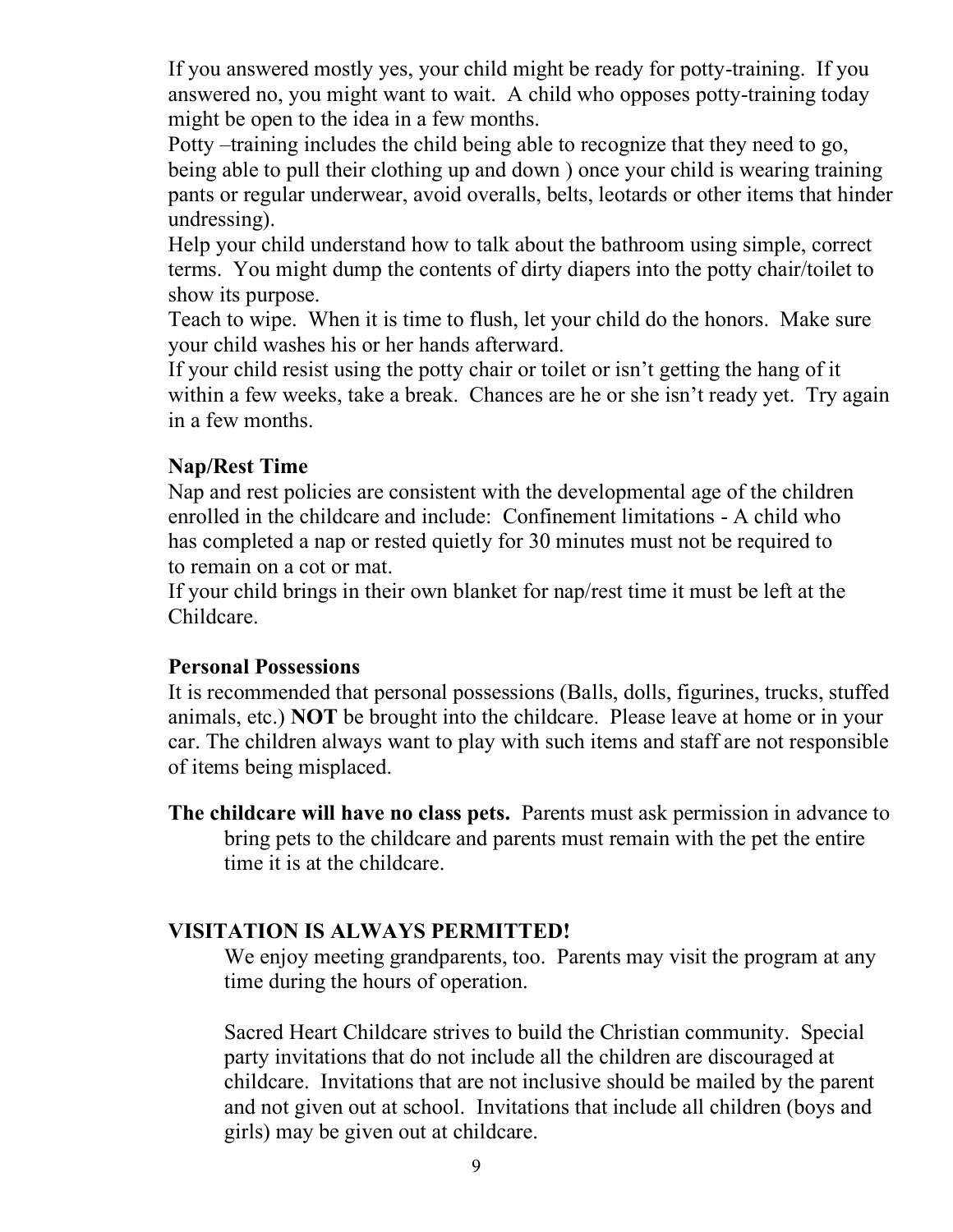# **II. Emergency, Health Policies and Records**

If a medical emergency arises, we will first contact the parents, then the emergency numbers. A trained staff person will be available during all hours of operation to administer first aid as indicated. 911 will be called if needed.

## **Safety rules in avoiding incidences of:**

**1. Injuries:** Staff will conduct daily inspections to ensure safety of children. Staff will check electrical cords/outlets are safe, toys are safely put away, and other obstacles, such as furniture, are put in their proper places. In the case of an accidental injury we will make an immediate attempt to contact a parent. In the case of an emergency and the parent or authorized persons listed by the parent cannot be reached, the childcare will call the child's family physician or the emergency 911 number. The childcare staff will be trained in CPR and First Aid procedures. Children will be supervised at all times by staff. Parents will be informed and an accident log will be kept on all accidents, except minor scratches and abrasions. Minor scratches and abrasions are washed with soap and water only and bandaged. No first aid creams may be administered. Ice packs are used on bumps. All injuries will be reported to the childcare director. Staff will administer any needed first aid, inform the parents, and maintain the accident log. The daily accident log will be analyzed semi-annually for needed safety correction in the childcare.

**2. Burns:** Children shall be protected from burns and electrical shock by:

- All furnishings shall not exceed 120 degrees.
- Equipment and materials shall be suitable for the class.
- Children shall be closely observed during indoor and outdoor play.

**3. Poisoning:** All hazardous or toxic substances (lead paint, cleaning chemicals, medications, questionable food, etc.) shall be kept out of children's reach.

**4. Choking:** Children shall be observed carefully while eating at meal and snack times and shall be encouraged to eat slowly and chew foods carefully.

**5. Suffocation:** All plastic bags will be inaccessible to children.

# **6. Traffic/Pedestrian Accidents:**

- Children will be taught traffic safety.
- No child will cross the street without staff/teacher/parent present. Children will not cross until staff tells them it is safe and crosses with them.
- Cross with lights or in crosswalks whenever possible.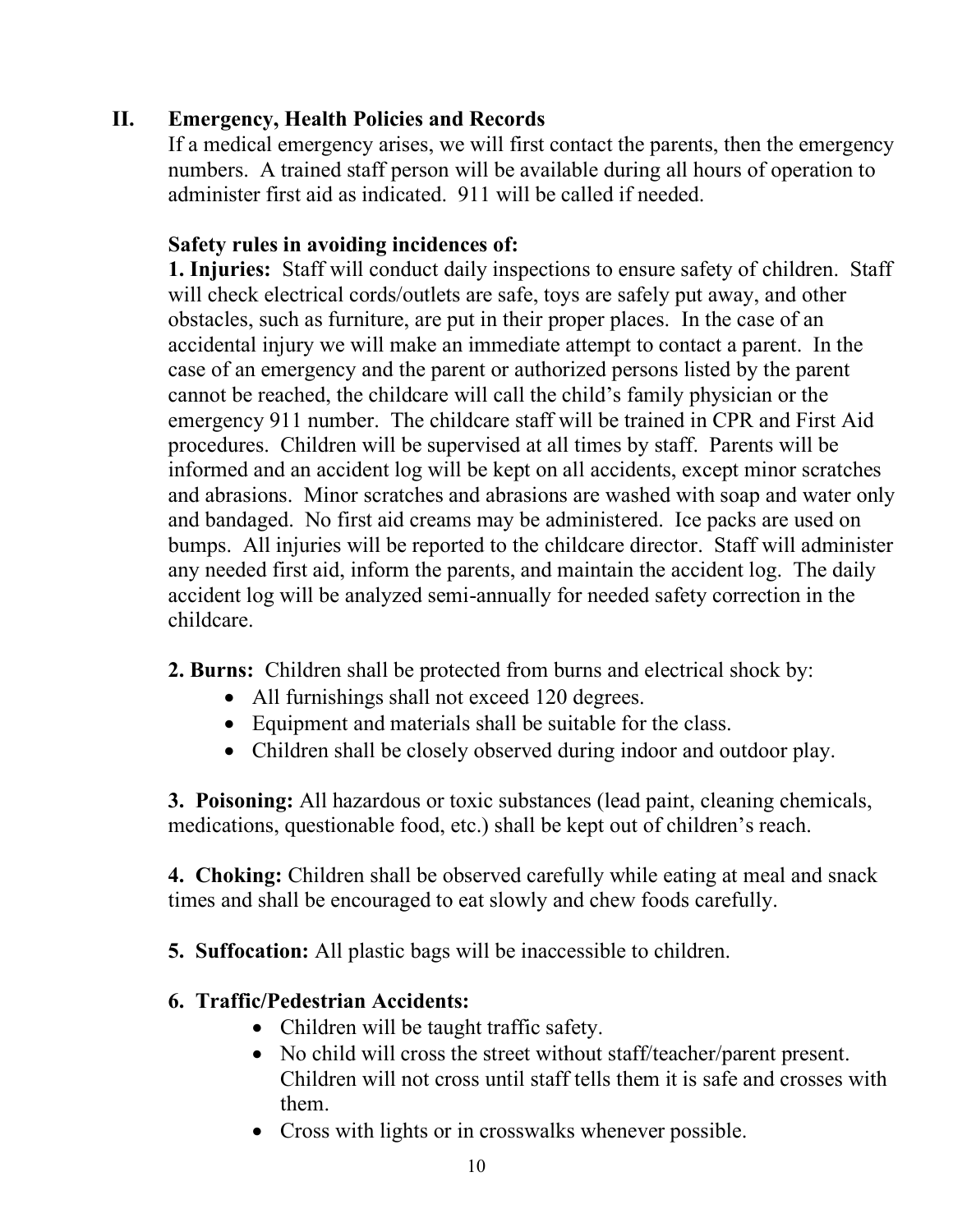# **Daily Inspection: Staff will conduct a daily inspection of any possible potential hazards in the childcare and outdoor activity area.**

**Fire Procedures:** Children will be taken out of the environment by means of the nearest fire exits. All parents will be contacted after the immediate emergency has ended. The staff is given annual instruction in fire drill procedures and use of extinguishers. A log of dates and times of fire drills will be kept on file.

1. Monthly fire drills and a log of dates and times showing that the fire drills were held will be maintained at the center.

- 2. The following information is posted in the Childcares:
	- *a. Pre K house-Primary fire exit: Backyard-exit thru back fence. Secondary-40 ½ Ave N*
	- b. Building evacuation route: directions to Sacred Heart Parish Activity Building or school, other childcare or Elim Lutheran Church
	- c. The phone number of the fire department: 911
	- d. Childcare staff is responsible for the evacuation of children in all areas of the childcare.
	- e. Childcare staff will be responsible for closing off the fire area.

3. A statement of how staff is trained to carry out fire procedures will be posted in the childcares.

Procedures will be posted regarding the location of emergency shelter in the event of the following disasters:

1. Blizzard: In case blizzard conditions arise during childcare hours, parents are expected to arrange for children to be picked up as soon as possible and to notify the childcare of the arrangements as soon as they have been made. Calls may be made to the parents if necessary by the staff.

The childcare will close for severe snowstorms that deem roads unsafe for travel. For extreme cold conditions, the childcare will *normally* be open to accommodate parent work schedules when at all possible. The administration will make the decision on a case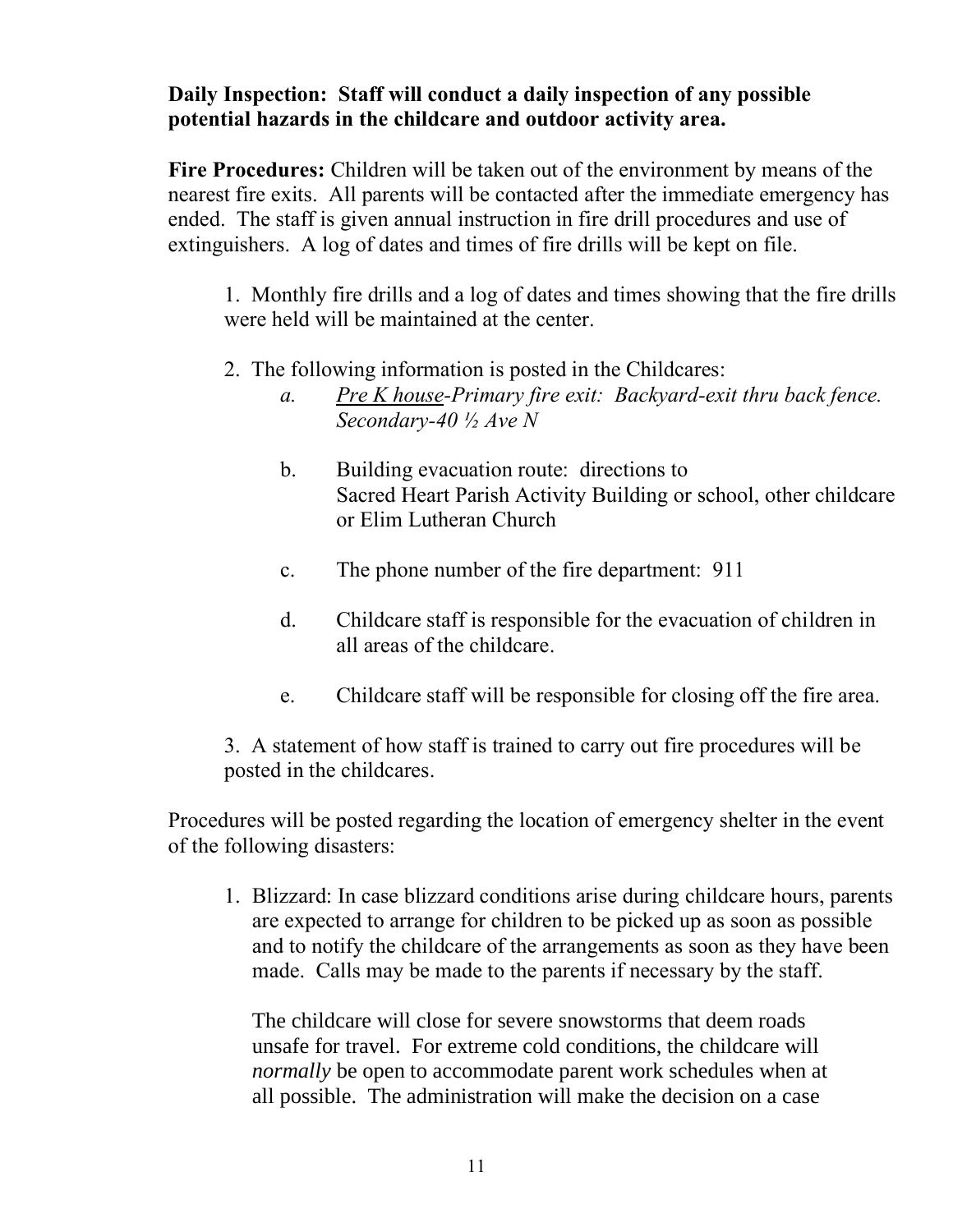by case basis. Phone calls or texted messages will be made to each family as soon as possible.

No refunds are made when the childcares close early or for the day.

2. Tornado: In the case of a tornado the staff will calmly and quickly escort children downstairs away from doors/windows. Doors to the childcare room will be closed. Children will sit with their head on their laps and their hands folded over their necks. The staff will keep the children as calm and quiet as possible. Drills will be conducted monthly and logged with dates and times will be kept on file.

- 3. Other Natural Disasters: Evacuation to designated sites on emergency care plan.
- 4. The Childcare will provide a copy of their Emergency Plan to families upon enrollment.

**If a child is missing from the childcare**, staff should be notified and the facility, facility grounds, and close surrounding area searched. Should the child not be found, the parents and Robbinsdale Police Department or 911 shall be called.

# **Procedures regarding child pick up:**

1. Parents must submit the names and telephone numbers of any persons authorized to take their child from the childcare. A child will not be released to anyone not authorized to take your child. If there is anyone to whom your child is NOT to be released to, parents must provide a court order with this information.

2. If an incapacitated person, parent, or person suspected of abuse attempts to pick up a child; the child will not be released and attempts will be made to call the parent. Police will be notified immediately. A staff member will remove the child from the scene while the problem is being resolved. Child protection will also be notified by the staff involved. The incident will be documented and kept in the childcare file.

3. This childcare complies with the State of Minnesota Stature 626.556 regarding mandatory reporting of suspected child abuse. The statute states under Subdivision 2: "A professional or his delegate who is engaged in the practice of…child care, education…who knows or has reason to believe a child is being neglected or physically or sexually abused shall immediately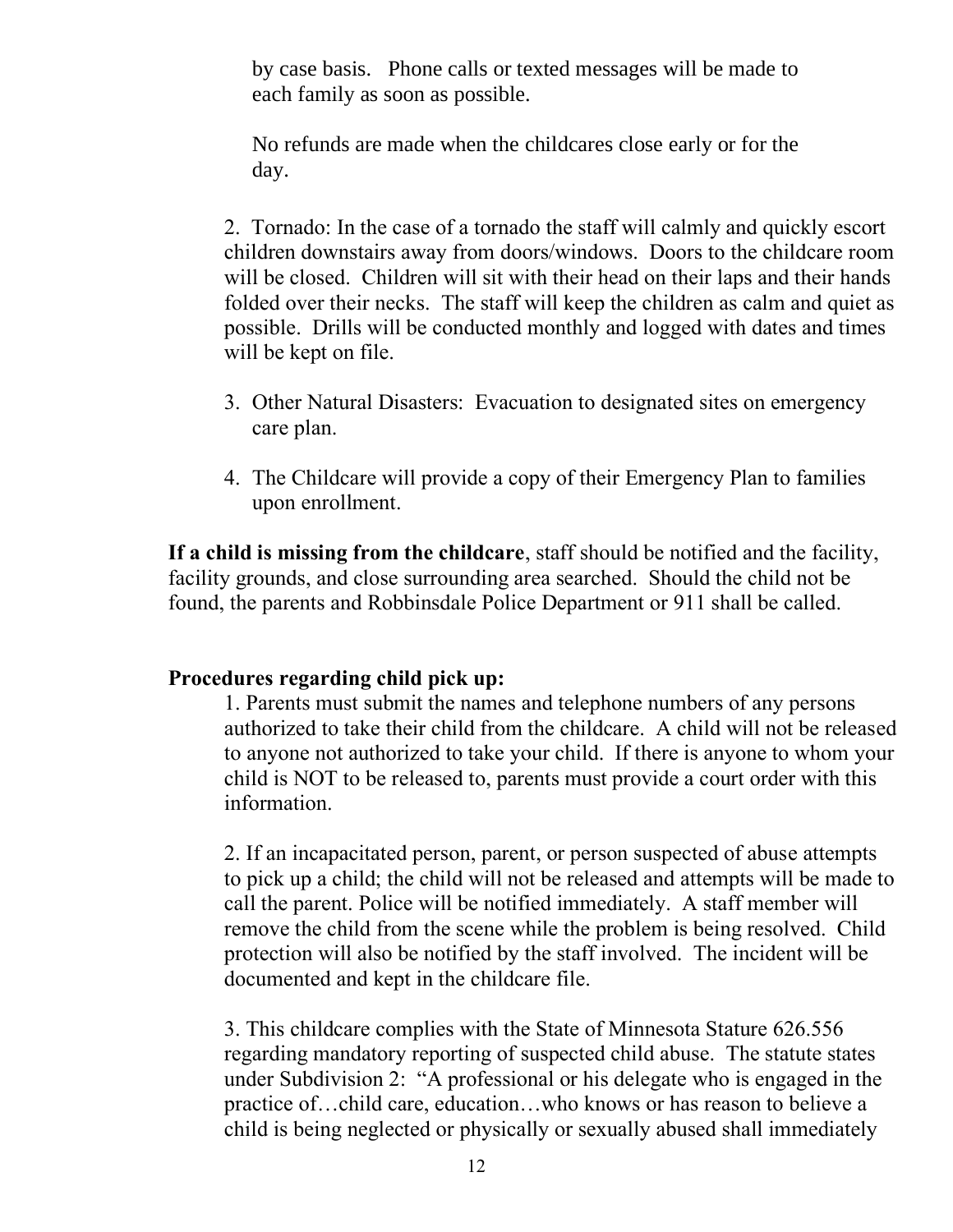report the information to the local welfare agency." Subdivision 6 states that if a person is mandated to report abuse and fails to do so, that person is guilty of a misdemeanor. If the staff of this childcare reports a suspected case of child abuse or neglect to the child protection agency, the childcare teacher will inform the child protection agency.

5. If the authorized person does not pick up a child within 15 minutes of pick-up time, attempts will be made to contact other persons authorized to pick up the child from the childcare. The child will remain with a staff member until contact is made and the child picked up. If no one can be contacted, 911 will be called.

# **Helpful Tips for Drop-off and Pick-up Time**:

**At drop off time please be brief**. A cheerful good-bye and a hug & kiss are really helpful for your child to start the day off right. Staff cannot always hold your child immediately, but will try to engage them in an activity, or have them sit by them if that is more comfortable for them.

Mornings are hectic for everyone. Please don't be frustrated when your child is clinging to you. This is healthy and normal behavior. So are some tears. Just cheerfully say goodbye and leave.

**At pick-up time**: You have had a long day at work. So have your children. They are eager to see you and also eager to "Show-off" a little. Sometimes children try to bend the rules a little, testing to see who is in control. This puts staff in an awkward situation. We want your children to continue to respect staff but at the same time you are the parent and ultimately in charge of your child. Please help your child follow the rules. Please encourage your child to remain with you until you are ready to leave.

# **The immediate source of emergency medical care is 911**.

# **The procedure for recording accidents, injuries, and incidents involving a child enrolled in the program will be recorded as follows**:

- 1. The name and age of the person(s) involved;
- 2. The date of the accident, injury, or incident;
- 3. Place of the accident, injury, or incident;
- 4. Type of injury;
- 5. Action taken by staff person(s); and
- 6. To whom the accident, injury, or incident was reported.

An analysis of accident, injury, and incident records and modification of the program's policies based on the analysis will be reviewed annually.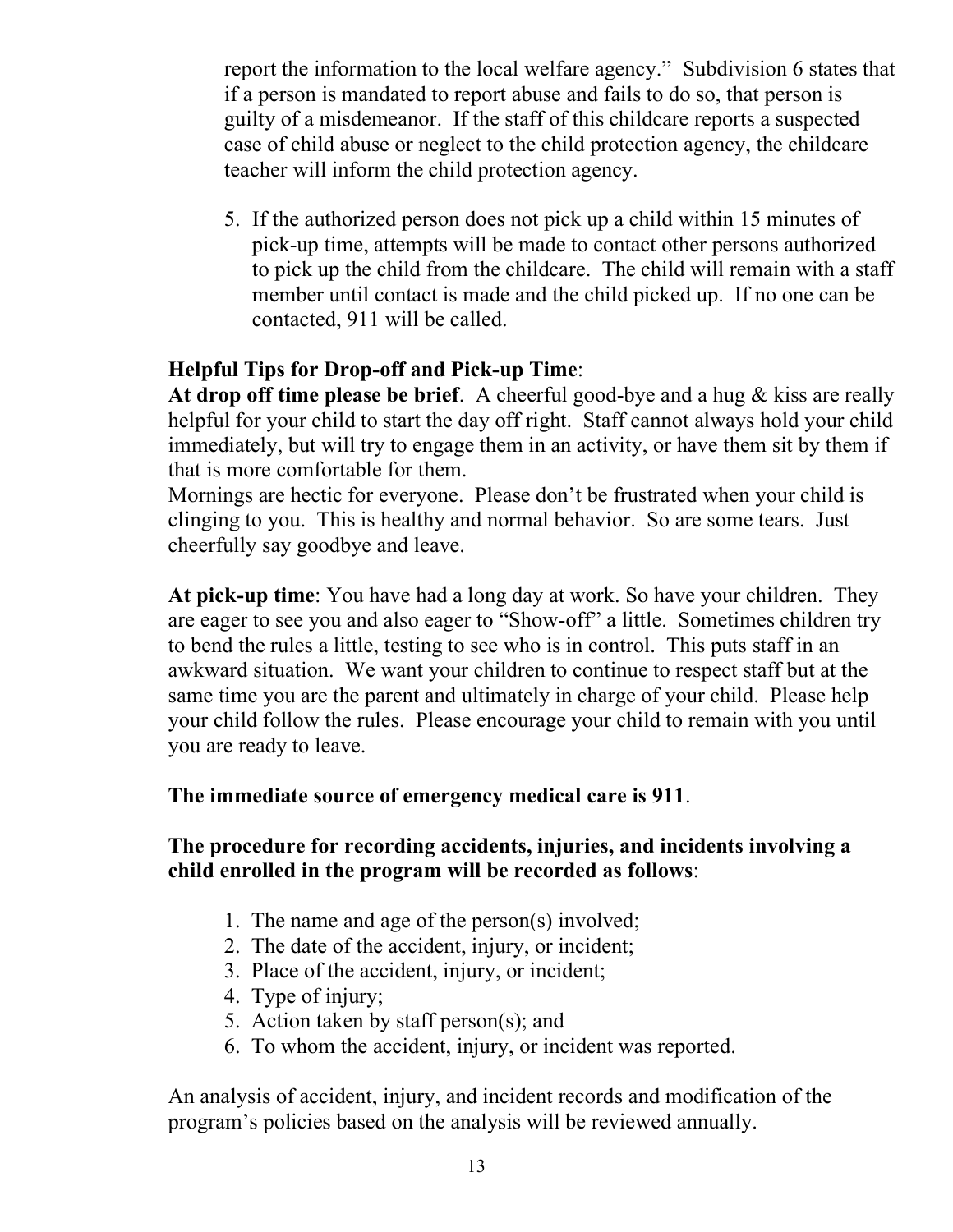# **III. Child Care Program Plan**

A daily schedule for both indoor and outdoor activities is posted in the childcare.

The daily schedule will provide active and quiet staff directed and child initiated activities. A variety of group activities and individual centers will be used to encourage creativity.

The staff will utilize a variety of activities on a weekly basis such as manipulatives, play centers, books, music, art materials, etc.

# **IV. Policies/Procedures for reporting suspected child maltreatment and complaints about the operation of the program.**

Reporting Abuse and Neglect:

1. Any person may voluntarily report abuse or neglect.

2. Staff are legally required or mandated to report and cannot shift the responsibility of reporting to supervisor(s) or to anyone else at the childcare. If staff know of or has reason to believe a child is being or has been neglected or physically or sexually abused within the preceding three years staff must immediately (within 24 hours) make a report to an outside agency.

Agencies Reported to:

- 1. If staff suspects a child is in immediate danger they will call 911.
- 2. Parents can report suspected abuse or neglect of children occurring at Sacred Heart Daycare to the Department of Human Services, Licensing Division's Maltreatment Intake line at (612) 348-3883.
- 3. Staff will report incidents of suspected abuse or neglect of children occurring within a family or in the community to Hennepin County Protection services (612) 348-3552 or the Robbinsdale Police Department.

What is Reported:

- 1. Definitions of maltreatment are contained in the Reporting of Maltreatment of Minors Act (Minnesota Statues, section 626.556) and should be attached to this policy.
- 2. Reports to any of the above agencies should contain enough information to identify the child involved, any persons responsible for the abuse or neglect (if known), and the nature and extent of the maltreatment and/or possible licensing violations. For reports concerning suspected abuse or neglect occurring within a licensed facility, the report should include any actions taken by the facility in response to the incident.
- 3. An oral report of suspected abuse or neglect made to one of the above agencies by a mandated reporter must be followed by a written report to the same agency within 72 hours, exclusive of weekends and holidays.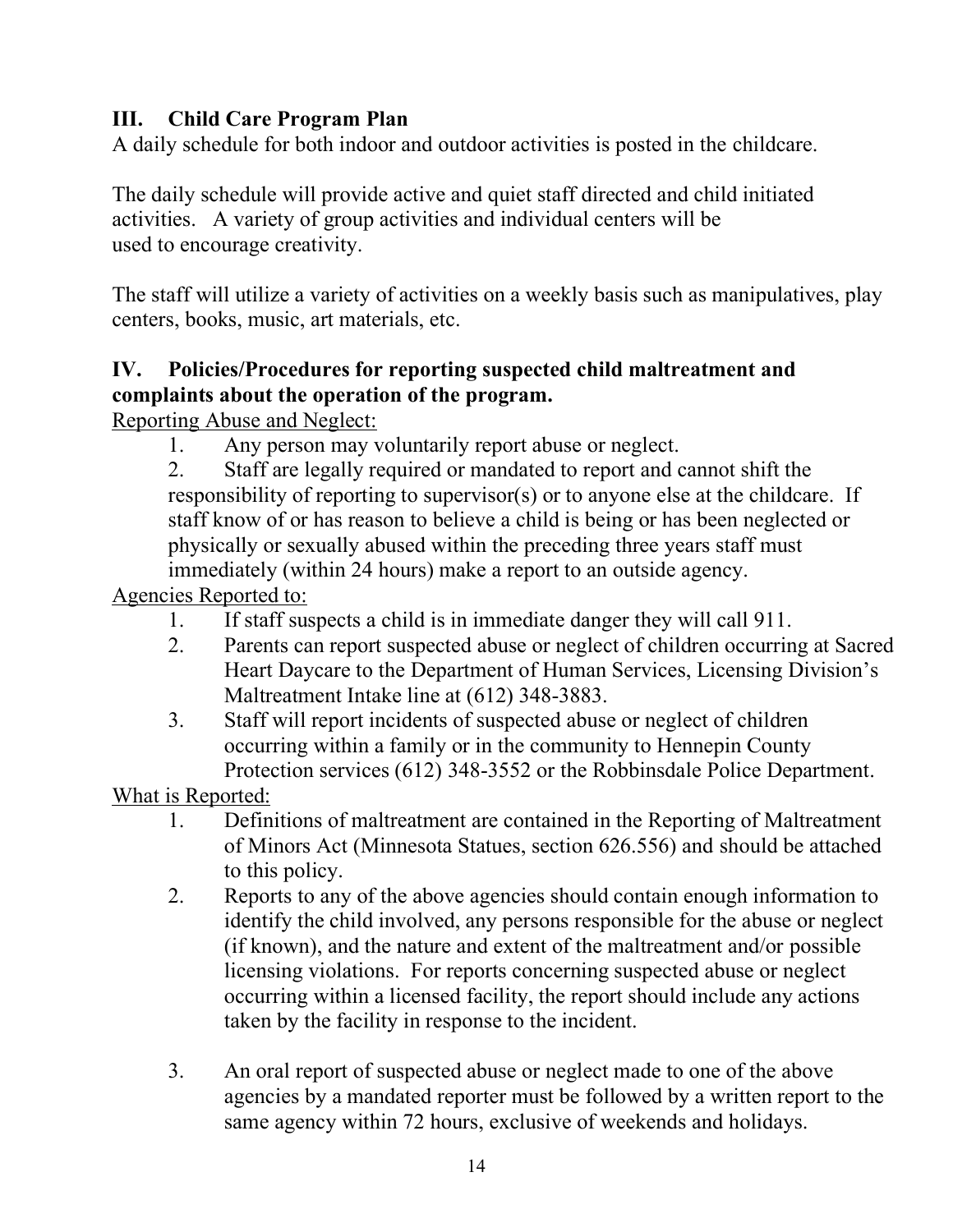#### Retaliation Prohibited

An employer of any mandated reporter shall not retaliate against the mandated reporter for reports made in good faith or against a child with respect to whom the report is made. The Reporting of Maltreatment of Minors Act contains specific provisions regarding civil actions that can be initiated by mandated reporters who believe that retaliation has occurred.

#### Failure to Report

A mandated reporter who knows or has reason to believe a child is or has been neglected or physically or sexually abused and fails to report is guilty of a misdemeanor. In addition, a mandated reporter who fails to report maltreatment that is found to be serious or recurring maltreatment may be disqualified from employment in positions allowing direct contact with persons receiving services from programs licensed by the Department of Human Services and by the Minnesota Department of Health, and unlicensed Personal Care Provider Organizations.

## **V. Program Drug and Alcohol Policy**

Staff and volunteers that directly work with persons served by the program are prohibited from abusing prescription medication and/or from being under the influence of a chemical that impairs the individual's ability to provide care. If a person is suspected of the above, the adult will be removed from the classroom until the situation is remedied or treatment fulfilled. The parish recognizes chemical dependency as a treatable illness. Employees who are so diagnosed will receive the same consideration and opportunity for treatment that is extended to employees with other medically certified illnesses with established employee plans and programs.

For purposes of this policy, chemical dependency is defined as an illness in which an employee's consumption of mood altering chemicals repeatedly interferes with his or her performance.

No employee with chemical dependency will have his or her job security affected either by the diagnosis itself or by request for treatment.

If the employee refuses to accept diagnosis and treatment, or fails to respond to treatment, and the result of such refusal or failure is such that his or her job performance continues to be affected, it will be handled in the same way as other similar performance problems.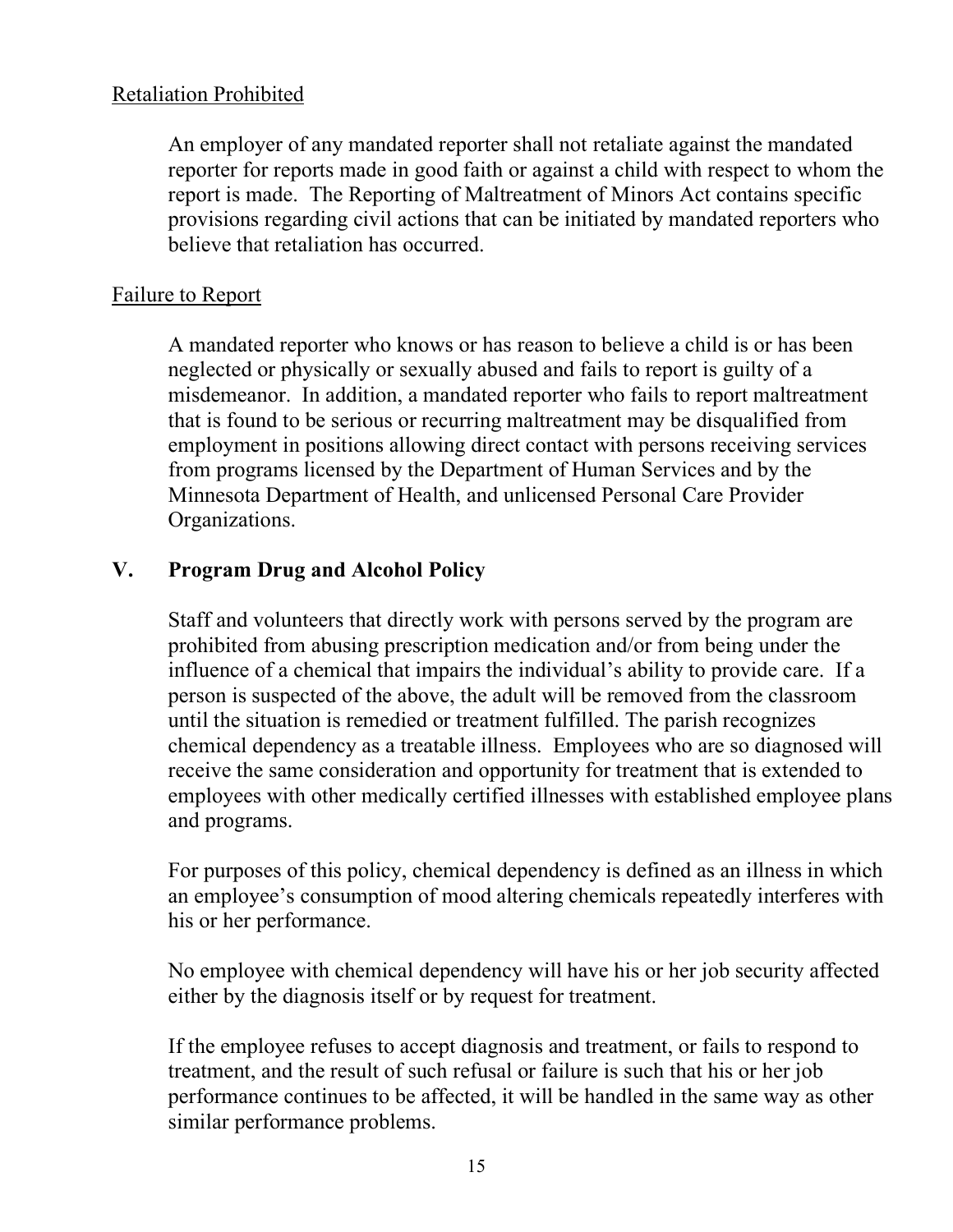# **VI. Program Grievance Procedure For Parents:**

# **COMPLAINT POLICY**

The purpose is to provide communication between parents and child care providers so children receive consistent, nurturing care. Sacred Heart wants to be sure that concerns and questions may be openly shared as they arise. (MN Statutes Section 245A, 145, Subd.1)

Policy: We welcome questions, feedback, or discussion of any kind that affect a positive outcome for the child. If you have a concern about our childcares, please follow this procedure:

- a.) Let the childcare director know, in person or by phone, when you have a concern and a time will be arranged to meet.
- b.) If concerns cannot be satisfactorily resolved with the director, the business administrator will be notified and will set up a meeting.
- c.) After this, parents may contact Hennepin County Child Care Licensing coverage line at 612-348-3883, or report suspected maltreatment to Hennepin County Child Protection at 612-348-3552.

# **GRIEVANCE POLICY**

If a grievance between parent/guardian or a child and a caregiver or business administrator should arise the following grievance procedure shall apply:

- A. The parent/guardian or student (grievant) will meet with the staff member and/or director (respondent) to discuss resolution of the grievance.
- B. If the grievance is not resolved, the grievant will meet with the parish administrator (if the grievance involves a teacher) or with a person designated by the pastor (if the grievance involves the administrator).
- C. If the grievance is still not resolved, a Grievance Committee will hear the grievance.
- D. The Grievance Committee will be made up of three persons: one designated grievant by the pastor, one designated by the respondent, and one designated by the grievant.
- E. The committee will meet to receive evidence. It shall have the discretion to determine whether such evidence shall be written, oral, or both.
- F. At the conclusion of the meeting, and upon due consideration, the committee will make its recommendation to the pastor. The committee shall not have the power to alter or amend childcare policies.